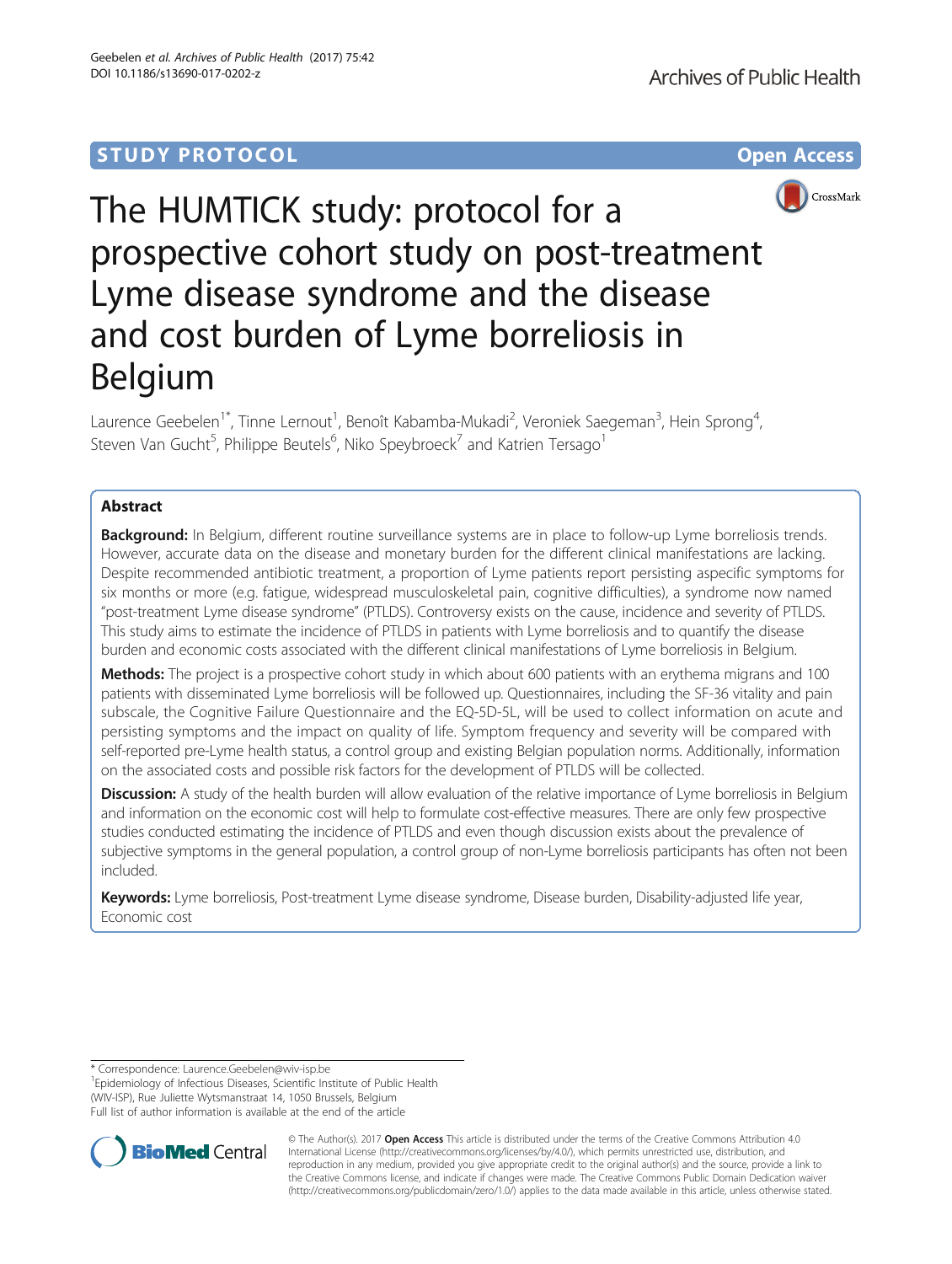### Background

Lyme borreliosis is a multisystem infectious disease caused by bacteria from the Borrelia burgdorferi sensu lato complex. These spirochetes are transmitted by hard ticks, predominantly by Ixodes ricinus in Europe. Lyme borreliosis is the most prevalent arthropod-borne disease in Europe and North America [[1](#page-6-0), [2](#page-6-0)]. Asymptomatic infections are frequent [\[3](#page-6-0)–[5\]](#page-6-0). If disease develops, it can cause a wide range of symptoms. The most common clinical manifestation is an erythema migrans (EM), a red expanding rash which occurs in 60 to 95% of symptomatic infections, within days to weeks after the tick bite [\[6](#page-6-0)–[11\]](#page-6-0). In this early disease stage, flu-like symptoms (e.g. fever, headache, fatigue, arthralgia's, myalgia's) may accompany EM or appear separately. If an infection is not treated with appropriate antibiotics, it can possibly evolve to disseminated Lyme borreliosis (weeks, months or years after the tick bite) affecting the skin, the nervous system (Lyme neuroborreliosis), the joints (arthritis) or more rarely, the heart or the eyes [\[1](#page-6-0), [12](#page-6-0)]. Despite adequate antibiotic treatment, it has been reported that some people still suffer from a range of nonspecific symptoms after an infection: fatigue, widespread musculoskeletal pain or cognitive difficulties (e.g. memory problems, difficulties concentrating, problems finding words). If these symptoms persist for more than six months after treatment in correctly diagnosed Lyme patients and are of such severity that they influence the patient's daily life, this is referred to as post-Lyme disease syndrome [[2](#page-6-0)], later named post-treatment Lyme disease syndrome (PTLDS) [[13](#page-6-0)–[15](#page-6-0)].

The frequency of subjective symptoms after treatment for Lyme borreliosis reported in the literature varies widely; for early Lyme borreliosis (EM) it ranges between 5 and 20% [[1, 13, 16](#page-6-0)–[19\]](#page-6-0) reaching 36% if included patients present systematic symptoms as well (e.g. flu-like symptoms) [\[14](#page-6-0)]. A review by Koedel et al. (2015) reported that PTLDS symptoms developed in 5– 54% of Lyme patients that suffered from Lyme neuroborreliosis [\[16](#page-6-0)]. There is controversy and concern about the prevalence of these aspecific symptoms in the general population and although it is advised, only few studies included a non-Lyme borreliosis control group [[17, 19](#page-6-0)–[22](#page-6-0)]. The pathogenesis of the syndrome is still unclear, different possible explanations have been suggested (e.g. persistent infection, post-infective fatigue syndrome, natural response after treatment, autoimmune mechanisms, intercurrent conditions) but no conclusions can be made [[15, 17](#page-6-0), [23\]](#page-6-0). Several risk factors for the development of PTLDS have been hypothesized, including dissemination of disease, delayed diagnosis and treatment, more severe symptoms at diagnosis and the elevation of immune mediators (e.g. elevated CCL19) [[15, 23](#page-6-0)–[25](#page-6-0)].

It is thought that co-infections with other tick-borne pathogens such as *Anaplasma* spp. and *Babesia* spp. can exacerbate the clinical presentation of Lyme borreliosis: they can increase the severity of initial Lyme symptoms, causing unexplained leukopenia, thrombocytopenia or anemia, or high-grade fever after treatment [\[2](#page-6-0), [26\]](#page-6-0). In the last years, other less known tick-borne pathogens have been found to circulate in Belgian ticks, amongst others, Borrelia miyamotoi, Neoehrlichia mikurensis and Rickettsia spp. [\[27](#page-6-0)–[29\]](#page-6-0). It is unclear to what extent coinfections with these and other tick-borne pathogens may affect persisting symptoms after treatment of Lyme borreliosis [\[2](#page-6-0), [30](#page-6-0)–[35\]](#page-6-0).

In Belgium, it is estimated that, every year, approximately 10.000 people consult a general practitioner (GP) with an erythema migrans and 200–300 people are hospitalized due to disseminated Lyme borreliosis [\[36](#page-6-0), [37](#page-6-0)]. Although, up to now, no increasing trend in the Lyme borreliosis incidence has been observed (based on the long-term surveillance systems in place), the disease is assumed to represent a significant health and cost burden for the population and the health system in Belgium. This has however not yet been assessed. Lyme borreliosis and especially its possible long-lasting symptoms, even after treatment, remain a subject of controversy in Belgium, as in other parts of the world [[2, 38](#page-6-0)]. In order to provide some answers to this debate, this prospective study is set up.

#### Study objectives

The aim of the study is to evaluate the incidence of and possible risk factors for the development of post - treatment Lyme disease syndrome (PTLDS) and to estimate the disease burden and economic cost associated with the different clinical manifestations of Lyme borreliosis in Belgium.

### **Methods**

#### Study design

The core of HUMTICK is a prospective cohort study with follow-up of patients with Lyme borreliosis and a non-Lyme borreliosis control group (in a 1:1 ratio). Questionnaires will be used to collect information on duration and severity of symptoms, health related quality of life, costs and possible risk factors for the development of PTLDS. At the end of the follow-up, a casecontrol study will be set up within a sub-cohort of EM patients, to analyze tick-borne co-infections as a possible risk factor for the development of PTLDS. In this casecontrol study, cases are defined as EM patients with PTLDS and controls (in a 1:2 ratio) as patients in which EM resolves without persisting symptoms. To search for the presence of these other tick-borne diseases a blood sample will be collected from all the patients in the EM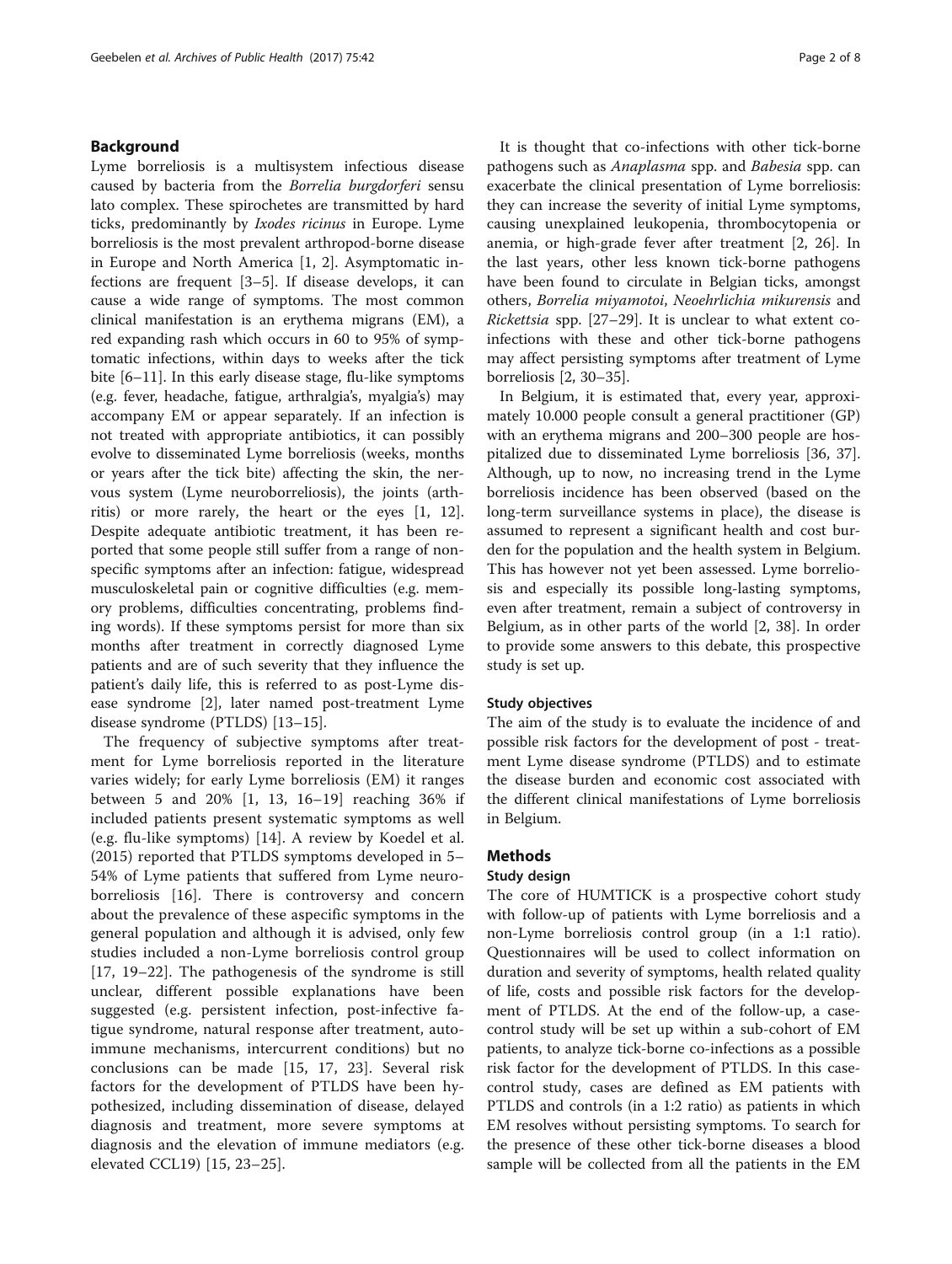sub-cohort at the moment of their diagnosis (acute infection). In addition to the prospective study, existing databases will be consulted to obtain supplementary data, necessary for the calculation of the full disease and cost burden of the different clinical manifestations of Lyme borreliosis.

### Study population

Two sub-cohorts will be enrolled in the cohort study; one cohort consisting of patients who consult a GP with an erythema migrans and a second consisting of patients with confirmed disseminated Lyme borreliosis (e.g. neuroborreliosis, Lyme arthritis, Lyme carditis) diagnosed by a specialist physician in a hospital. A non-Lyme borreliosis control group, matched for age and gender is added (in a 1:1 ratio) to allow comparison between the cohorts and the general population. Children (<18 years) and pregnant women will be excluded from the study. All participants will sign an informed consent form prior to inclusion. The case definitions for inclusion for cohort 1 and 2 are shown in Table 1.

#### Participant enrollment

Participants are enrolled since June 2016 and up to August 2018 with follow-up ending no later than February 2019. For cohort 1 (EM), a network of approximately 200 GPs is currently being set up in areas in Belgium that are highly endemic for tick bites and Lyme borreliosis. All patients complying with the case definition are invited to participate, until inclusion of a sufficient sample. Patients with confirmed disseminated Lyme borreliosis (cohort 2) are enrolled through the hospitals linked to the Belgian National Reference Centers (NRC) for Lyme borreliosis: Cliniques Universitaires Saint-Luc-UCL and UZ Leuven (infectious diseases, neurology and rheumatology departments). If this is not sufficient to attain the desired sample size, other hospitals will be involved at a later stage (2017–2018). Participants of the non-Lyme borreliosis control group are selected by the patients in cohorts 1 and 2, among persons in their own environment with the same gender, comparable age (+/− 5 years) and no prior Lyme borreliosis diagnosis. The participants are included in the study after validation of the criteria.

#### Sample size estimates and power calculation

For the sample size calculation of cohort 1, we assume that 12.5% of EM patients will develop PTLDS (mean of 5–20% [\[1](#page-6-0), [13](#page-6-0), [16](#page-6-0)–[19\]](#page-6-0)) in comparison with 5% [[19\]](#page-6-0) of the non-Lyme controls developing the same symptoms. For the sample size calculation of cohort 2, we assume 20% of disseminated Lyme patients developing PTLDS. With an alpha of 0.05, a power of 90 and a cohort-controls ratio of 1:1, this means that we need 285 EM patients in cohort 1 and 93 disseminated Lyme patients in cohort 2 (2 sided-test) to allow detection of a risk ratio (RR) of respectively 2.5 and 4.

However, to analyze the association between PTLDS and co-infections as a risk factor in the case-control study (set-up within cohort 1), we need 74 cases of PTLDS and 148 controls based on an alpha of 0.05, a power of 0.80, a case-controls ratio of 1:2 and the assumption of a less than medium effect size of 0.4 (2-sided test). This means that, if 12.5% of the EM patients develop PTLDS, we need to extend cohort 1 to 592 EM patients in order to have 74 cases in the case-control study. Taking into account a reasonable loss to follow-up  $(\pm 25\%$  over 2 years), 780 EM patients and 120 disseminated Lyme patients need to be included in the study.

### Data collection procedures

Data collection will start when the patient is diagnosed (T0) with Lyme borreliosis at the consultation with the GP (cohort 1) or in the hospital (cohort 2). During this consultation, the first part of the first paper questionnaire is filled in together with the treating physician (questions on comorbidity, acute symptoms, diagnosis and treatment). The second part of the questionnaire can be filled in by the patients themselves after the consultation (questions on socio-demographic parameters, general health before Lyme borreliosis, tick bite exposure, acute symptoms and costs). The patients' follow-up questionnaires are completed online (or on paper if preferred by the patient) at different points in time: after 1 month, 3 months, 6 months, 12 months and 24 months. The period of patient follow-up depends on the moment of enrollment and will last maximum 24 months (patients enrolled in early study phase) and minimum 6 months (patients enrolled in final phase of

Table 1 Case definitions for inclusion in the HUMTICK study (2016)

|                                                      | Case definition                                                                                                                                                                                                                                                                                        |
|------------------------------------------------------|--------------------------------------------------------------------------------------------------------------------------------------------------------------------------------------------------------------------------------------------------------------------------------------------------------|
| Cohort 1: EM                                         | - Clinical presentation of EM, confirmed by a GP                                                                                                                                                                                                                                                       |
| Cohort 2: Confirmed disseminated<br>Lyme borreliosis | - Positive polymerase chain reaction (PCR) or culture<br>OR<br>- Positive serology AND at least one clinical manifestation compatible with disseminated Lyme borreliosis<br>(confirmed by the treating physician) [12]<br>[see Additional file 1 for the specific description of this case definition] |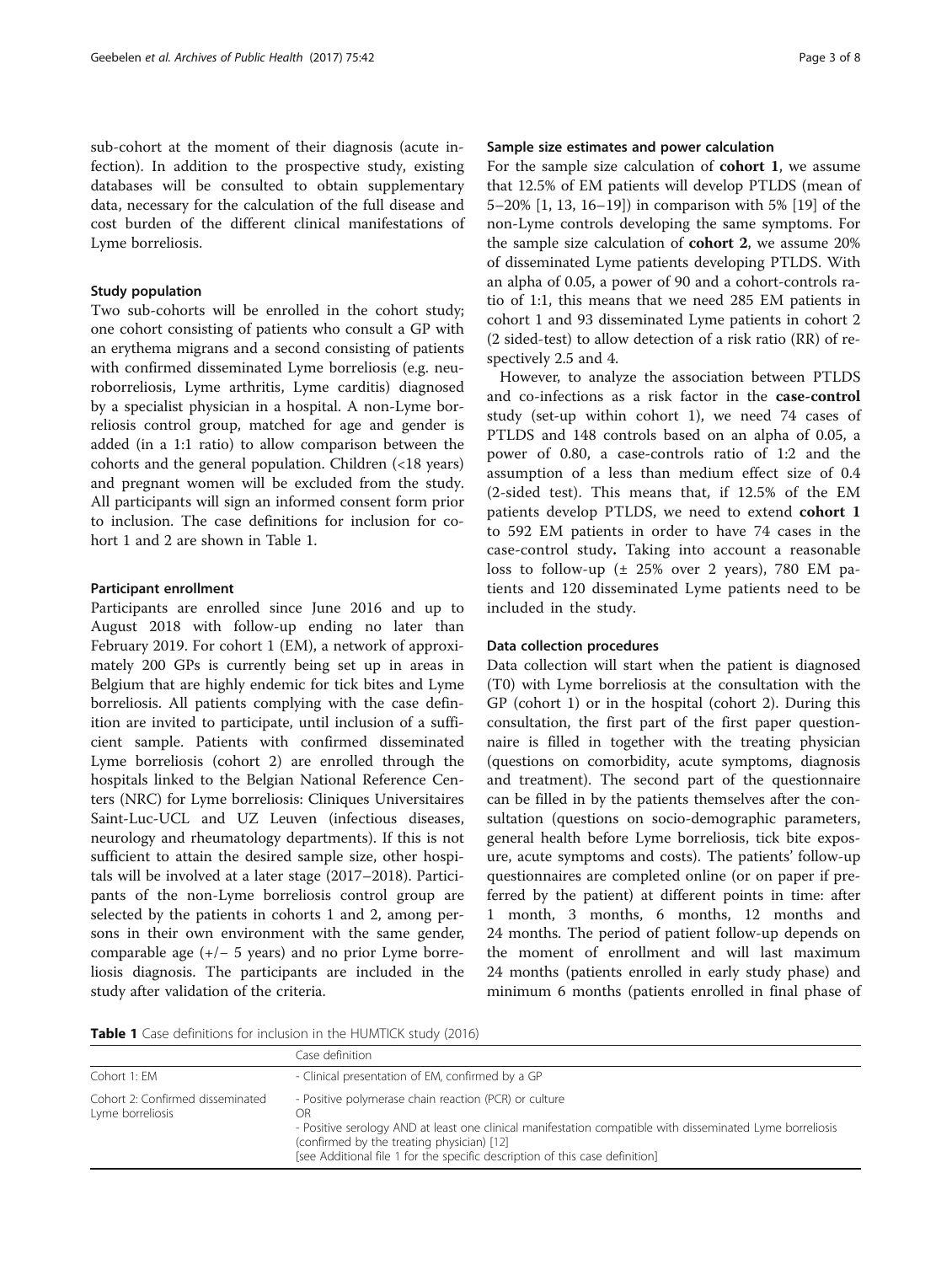enrollment). Control persons will be requested to fill in a questionnaire at inclusion, after six months and after one year. The blood sample for the patients of cohort 1 (EM) will be collected at T0.

#### Post-treatment Lyme disease syndrome (PTLDS)

PTLDS is defined (in line with the case definition for post-Lyme disease syndrome proposed by the Infectious Diseases Society of America (IDSA) [\[2](#page-6-0), [13](#page-6-0)]) as the new onset of fatigue, widespread musculoskeletal pain and/or cognitive difficulties in patients diagnosed with and treated for Lyme borreliosis. Symptoms should occur within six months after the diagnosis, be present for more than six months (continuous or relapsing) and impact the patient's daily life functioning (quality of life). Patients will be excluded if the symptoms are not new or when there is another explanatory cause for their symptoms.

To apply this case definition, the first patient questionnaire (T0) will assess the presence and severity of the subjective symptoms, as well as the impact on the patient's life, before the onset of their Lyme borreliosis (during their "pre-Lyme" general health status). The post-treatment presence, severity and impact of the subjective symptoms will be assessed in the same way, in the different follow-up questionnaires (from 3 months onwards). This will allow comparison between the preand post-Lyme health status of the patient.

In order to assess the severity and impact more accurately, validated questionnaires will be used:

- The SF-36 is a self-report 36-item health survey (8 subscales) which has been used widely and was shown to have good reliability and validity [[39](#page-7-0)–[41\]](#page-7-0). In our study two subscales are used; the SF-36 vitality subscale (4 items) to assess fatigue and the SF-36 bodily pain subscale (2 items) to assess widespread musculoskeletal pain.
- The Cognitive Failure Questionnaire (CFQ), a 25-item questionnaire of which psychometric properties have been proven to be good, is used to evaluate cognitive difficulties [[42,](#page-7-0) [43](#page-7-0)].
- The EQ-5D-5L, a standardized non-disease specific instrument to evaluate the health-related quality of life, developed by the EuroQol group association [\[44](#page-7-0)–[46](#page-7-0)], is added to each questionnaire to assess the impact of the symptoms on the patient's quality of life.
- The Global Activity Limitation Index (GALI), a single item instrument, is added to the questionnaires from 6 months onwards since it measures the presence of long-lasting ( $\geq 6$  months) health related activity limitations [[47](#page-7-0)–[49](#page-7-0)].

The same questionnaires will be used for people from the non-Lyme borreliosis control group, to allow analysis

of the incidence of the same symptoms in the general population. Furthermore, currently Belgian population norms exist for the SF-36 vitality, SF-36 bodily pain, the EQ-5D-5L and the GALI, CFQ norms are only available for the Dutch population [[50](#page-7-0)–[54](#page-7-0)].

Finally, the GPs of the patients in cohort 1 (EM) will fill in an online follow-up questionnaire, based on the patient's medical file, after six and twelve months. Questions are asked about possible supplementary consultations, additional diagnoses, new treatments prescribed and laboratory results if requested. This will allow comparison between the patient's and GP's perspectives on the subjective symptoms.

### Risk factors for PTLDS

To identify possible risk factors for the development of PTLDS, information on comorbidity, tick bite exposure, severity and duration of symptoms presented, prescribed treatment (type, duration) as well as socio-demographic variables (age, sex, education and employment status) will be collected during the complete study. The blood samples collected at T0 from EM patients will be tested, by means of a multiplex PCR, for the presence of Anaplasma spp., Rickettsia spp., Neoehrlichia mikurensis, Borrelia miyamotoi and Babesia spp. at the Laboratory for Zoonosis and Environmental Microbiology (RIVM), the Netherlands [\[55](#page-7-0)].

### Disease burden

The Burden of disease will be expressed in Disability-Adjusted Life Years (DALYs), a summary health measure comprising both mortality and morbidity. DALYs measure the healthy life years lost due to illness and equal the sum of the years lived with disability (YLDs) and the years of life lost due to premature mortality (YLLs). The YLDs are calculated based on the occurrence, severity (disability weights (DW)) and duration of the disease health states [[56](#page-7-0)–[58](#page-7-0)]. An incidence approach will be used for the occurrence of the different clinical manifestations of Lyme borreliosis, where the incidences of EM and disseminated Lyme will be estimated based on existing literature and surveillance systems currently in place in Belgium (e.g. sentinel network of general practitioners, network of sentinel laboratories and minimal clinical data) [[36, 37](#page-6-0)]. The cohort study will provide an estimate of the incidence of PTLDS, of the symptom durations for the different clinical manifestations as well as estimates of the group specific disability weights. The latter will be derived from the participants' EQ-5D-5L responses: following the EQ-5D-5L user guide the EQ-5D-5L scores will first be converted into utilities using a pre-existing preference valuation set for EQ-5D health states of the Belgian (Flemish) adult population [[59](#page-7-0)–[61](#page-7-0)]. The resulting utility, a value between 0 (death) and 1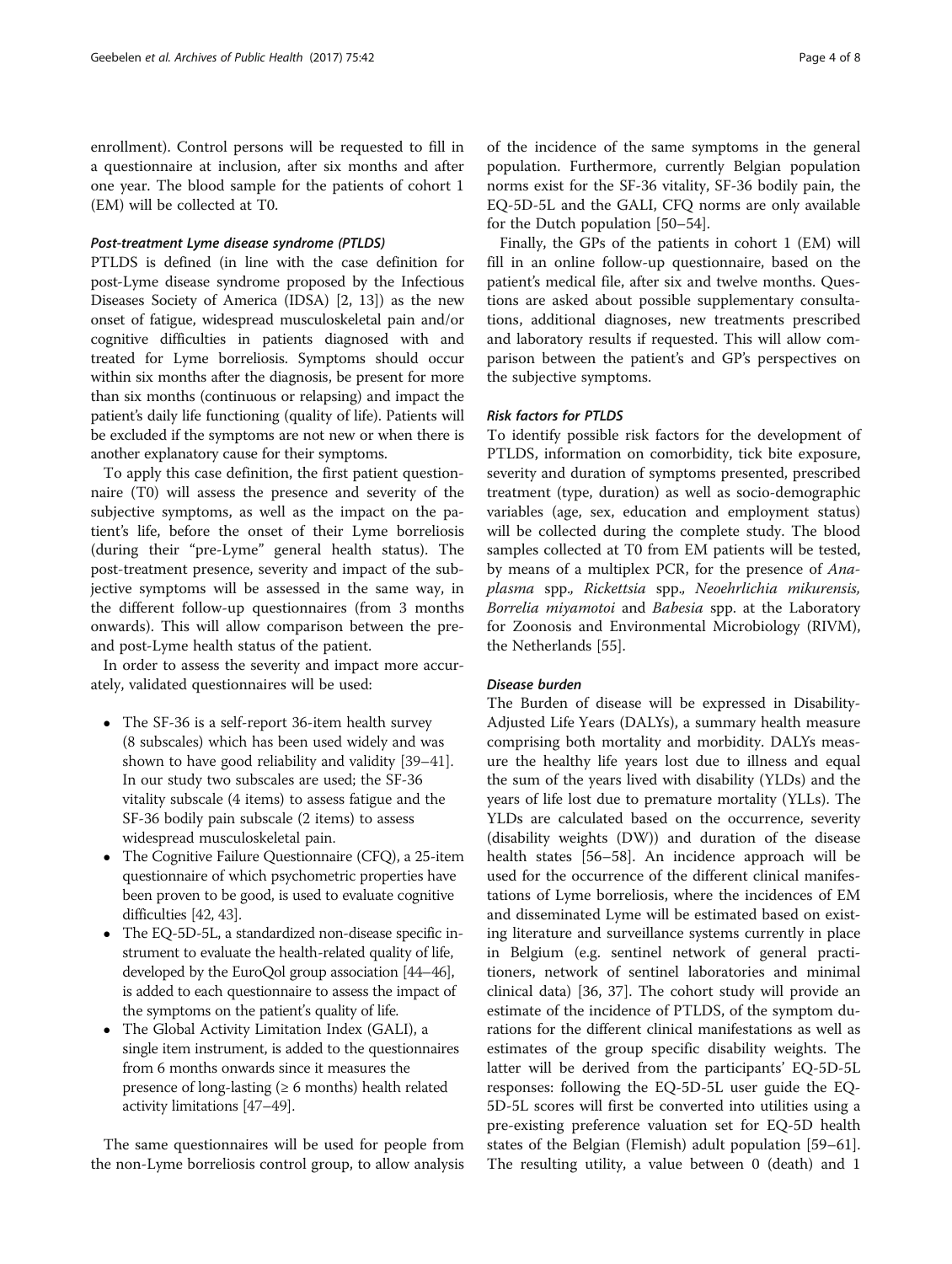(full health), will then be transformed to DWs by subtracting it from the EQ-5D population averages for the same sex and age-group [[52, 62, 63](#page-7-0)]. Since Lyme related mortality is exceptional and no Lyme related deaths have been reported in Belgium between 1998 and 2014 (only data available), YLLs will equal zero.

### Costs

To minimize recall bias between two consecutive questionnaires (recall periods up to 12 months at the end of the follow-up period), patients are invited to keep a cost diary during the complete study period. The patients' questionnaires assess direct and indirect non-medical costs (e.g. travel costs, absence from work, paid help) and provide information on direct medical costs related to medication use, consultations and hospitalizations (e.g. how many visits to a GP/specialist/…, use of over the counter medication). Additional details on some of these direct medical costs, which can't be provided by the patients themselves, are collected through the follow-up questionnaires completed by the GPs (e.g. information on the laboratory tests). The standard unit costs (the price of medication, a consultation, a laboratory test, a hospitalization) will be obtained from official sources (e.g. Belgian centre for pharmacotherapeutic information (BCFI), National Institute for Health and Disability Insurance (RIZIV)). Supplementary data on hospitalization costs will be collected through the minimal hospital data (MZG), minimal financial data (MFG) and Belgian health insurance databases.

### Statistical analysis

All analyses will be performed in R [\[64](#page-7-0)]. A conditional log-binomial regression model with adjustment for comorbid illness will be used to compare the development of the non-specific disease symptoms between the different cohorts and the "matched" non-Lyme borreliosis control group in order to calculate the incidence of PTLDS in patients with Lyme borreliosis [[65](#page-7-0)]. Within cohort 1 & 2, a multivariate log-binomial regression model will be used to calculate exposure risk ratio (RR) of the risk factors for development of PTLDS. For the case-control, the odds ratio (OR) determination for tickborne co-infections as a risk factor will be done using a multivariate logistic regression. The multivariate models will include adjustment for potential confounding variables (age, gender and comorbid illness).

The burden of disease will be estimated in collaboration with the "Institut de recherche santé et société (IRSS) Université catholique de Louvain (UCL)" using the DALY package [\[56](#page-7-0)–[58, 66](#page-7-0)]. The total costs (mean, median & confidence intervals) for each of the different clinical manifestations, including PTLDS, will be calculated by combining the different data sources. The cost analysis will be carried out in collaboration with the Centre for Health Economics Research & Modeling Infectious Diseases (CHERMID), University of Antwerp (UA).

### **Discussion**

Lyme borreliosis has been an increasingly "hot topic" in Belgium and the rest of the world, with uncertainties and intensive debates on the burden of the disease and on possible long-lasting ("chronic") symptoms.

The incidence of PTLDS has been estimated in previous studies, but the reported results vary widely. This is likely related to differences in the inclusion criteria and PTLDS case definitions used, as well as to the variation among study designs [\[15\]](#page-6-0). The strength of the presented study lies in the combination of different methodologies which aim at collecting objective data with regard to PTLDS: the prospective study design allows collecting detailed information throughout the complete disease progression and minimizes recall bias; the inclusion of a non-Lyme borreliosis control group allows controlling for the background prevalence of aspecific symptoms in the general population; through the use of validated questionnaires the severity of the aspecific symptoms will be assessed (and afterwards compared) accurately. The availability of Belgian population norms for some of the validated questionnaires is an additional benefit. Furthermore, the use of parallel questionnaires for the patients and their GPs allows comparison between the different perspectives on the persistent aspecific symptoms as well as to obtain detailed information on possible risk factors (e.g. comorbidity, diagnosis, treatment, complications). By looking at both the prevalence and the severity of the symptoms occurring with PTLDS, as well as the impact on the patient's life, we will be able to assess all components of the PTLDS case definition [\[13](#page-6-0)]. Different possible risk factors will be assessed through the patient questionnaires and the analyses of other tickborne co-infections (in EM patient blood samples) allows collection of innovative data on the importance of co-infections on the clinical presentation and progression of Lyme borreliosis. A better comprehension of this syndrome and its risk factors will allow informing health care providers and patients about what to expect after treatment and, if possible, to early identify those patients at increased risk.

The estimation of the burden of disease, quantified by a composite health measure, can be used to compare and prioritize between the different clinical manifestations of Lyme borreliosis but also between different diseases and health interventions, in order to set public health priorities [\[67](#page-7-0)]. Some European projects assessed the burden of different communicable diseases but they did not include Lyme borreliosis [\[67](#page-7-0), [68](#page-7-0)]. A study in the Netherlands did estimate the disease burden for Lyme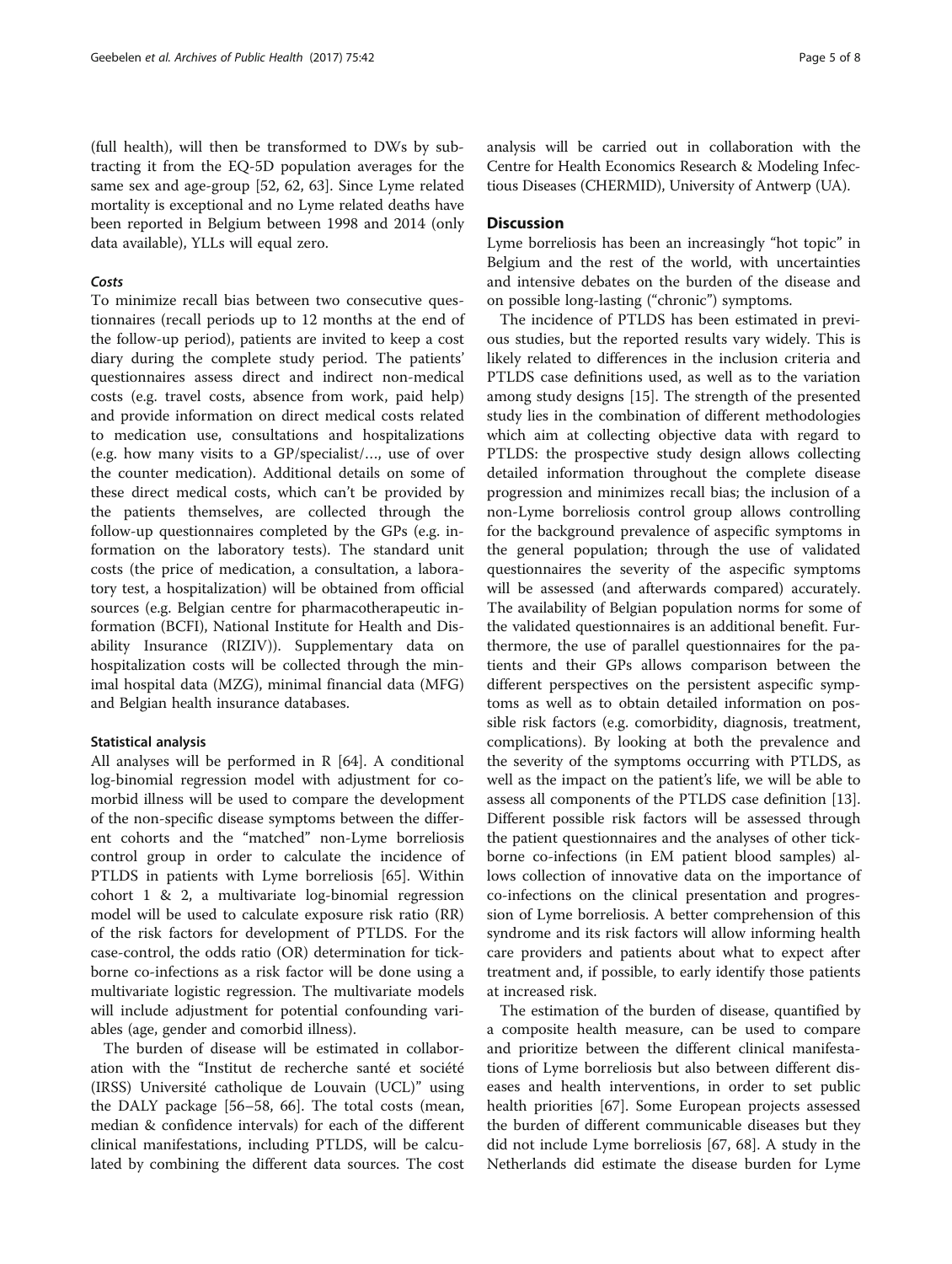<span id="page-5-0"></span>borreliosis and found that the majority of the substantial burden is caused by persisting symptoms [\[69\]](#page-7-0). The additional benefit of our study for the burden estimation is again its prospective study design. In the end, the results will be used to inform the general public, patients associations, policymakers and health care providers on the actual disease burden related to the different stadia of Lyme borreliosis in Belgium.

A few European studies have examined the costs associated with Lyme borreliosis but often only part of the costs were included (e.g. costs of Lyme neuroborreliosis in Sweden [\[70](#page-7-0)], cost of testing [[71\]](#page-7-0) and of hospital care in Germany [\[72\]](#page-7-0)). One study in Scotland included both direct and indirect costs for early and late Lyme borreliosis patients and follow-up costs [[73](#page-7-0)]. These studies didn't include the specific supplementary cost for patients with PTLDS although it is expected to contribute significantly to the overall costs of Lyme borreliosis. A recent American study showed that PTLDS-related diagnoses are associated with notably higher costs and health care utilization (\$ 3798 higher costs and 66% more outpatient visits) as compared to Lyme borreliosis without PTLDS-related diagnoses [[21](#page-6-0), [74\]](#page-7-0). Through the inclusion of different costs (both direct and indirect, medical and non-medical) for both the patients and the health care system, this study will provide an overall view of the costs associated with Lyme borreliosis, its diagnosis, treatment, follow-up, etc.. The results could be used in future costeffectiveness analyses of potential interventions.

A first possible limitation of the study is the work– load for the patients at the moment of inclusion (long questionnaire) which might keep them from participating. However, in the context of the current attention for Lyme borreliosis in the media and the debate on existing persisting symptoms, we believe we will find sufficient patients willing to participate to the study. Secondly, as prescribed in the Belgian guidelines for the diagnosis and treatment of Lyme borreliosis, diagnosis of an EM is solely based on clinical symptoms. This implies that the inclusion of EM patients in our study is dependent on correct EM recognition by the participating GPs. As a reminder, the clinical signs of an EM, possible differential diagnoses and corresponding pictures are provided to the participating GPs at the start of the study. The diagnosis of disseminated Lyme borreliosis is based on both clinical symptoms recognized by specialists and laboratory testing. Third, due to project time restrictions, we will only be able to follow up patients during a maximum of two years. It would have been interesting to follow up patients for a longer period. Many patients and patient associations indeed have questions about symptoms after a longer period after treatment. However a longer study period is likely to induce an important loss to follow-up over time. Finally, the study will not allow the collection of data with regard to a group of patients who attribute their persisting aspecific symptoms (fatigue, musculoskeletal pains and cognitive disorders) to Lyme borreliosis, but without having a confirmed diagnosis.

In conclusion, through its multidisciplinary approach, the HUMTICK prospective cohort study allows addressing multiple relevant research questions with regard to Lyme borreliosis; the enrollment of both EM patients (early localized Lyme) and disseminated Lyme borreliosis patients, together with the follow-up over time, will not only allow to estimate the incidence of PTLDS but also to estimate the disease burden and cost associated with the different manifestations of Lyme borreliosis, specifically in Belgium. In addition, the study design allows simultaneous evaluation of risk factors for the development of PTLDS and will so improve the understanding of the evolution of the different clinical manifestations of Lyme borreliosis after treatment.

### Additional file

[Additional file 1:](dx.doi.org/10.1186/s13690-017-0202-z) Specific description of the case definitions for confirmed cases of disseminated Lyme borreliosis which will be included in the HUMTICK study. (DOCX 19 kb)

#### Abbreviations

BCFI: Belgian centre for pharmacotherapeutic information; CFQ: Cognitive failure questionnaire; CHERMID: Centre for Health Economics Research & Modeling Infectious Diseases; DALY: Disability-adjusted life year; DW: Disability weight; EM: Erythema migrans; GP: General practitioner; GALI: Global activity limitation index; IDSA: Infectious diseases society of America; MFG: Minimal financial data; MZG: Minimal hospital data; RIVM: National Institute for Public Health and Environment; NRC: National reference center; OR: Odds ratio; PCR: Polymerase chain reaction; PTLDS: Post-treatment Lyme disease syndrome; RIZIV: National Institute for Health and Disability Insurance; RR: Risk ratio; UA: University of Antwerp; UCL: Université catholique de Louvain; UZL: University Hospitals Leuven; WIV-ISP: Scientific Institute of Public Health; YLD: Years lived with disability; YLL: Years of life lost

#### Acknowledgements

We gratefully acknowledge the physician specialists from the participating hospitals who will include patients with disseminated Lyme borreliosis: Dr. Leïla Belkhir (UCL), Dr. Paul de Munter (UZL), Prof. Dr. Benedicte Dubois (UZL) and Prof. Dr. Rene Westhovens (UZL) as well as all the GPs participating in the GP network to include patients with an erythema migrans.

#### Funding

The survey is funded by the WIV-ISP with a budget for a period of four years.

#### Availability of data and materials

Not applicable.

#### Authors' contributions

KT, TL, LG conceived the study design, KT and TL coordinate the execution of the project by LG. LG wrote this manuscript in collaboration with KT and TL. NS is promoter of the study, KT is co-promoter. All partners of the HUM-TICK project contributed to the elaboration of the study design and took part in reviewing the questionnaires, each member contributed specifically to the parts of the study corresponding with their own expertise. All authors read and approved the final version of the manuscript.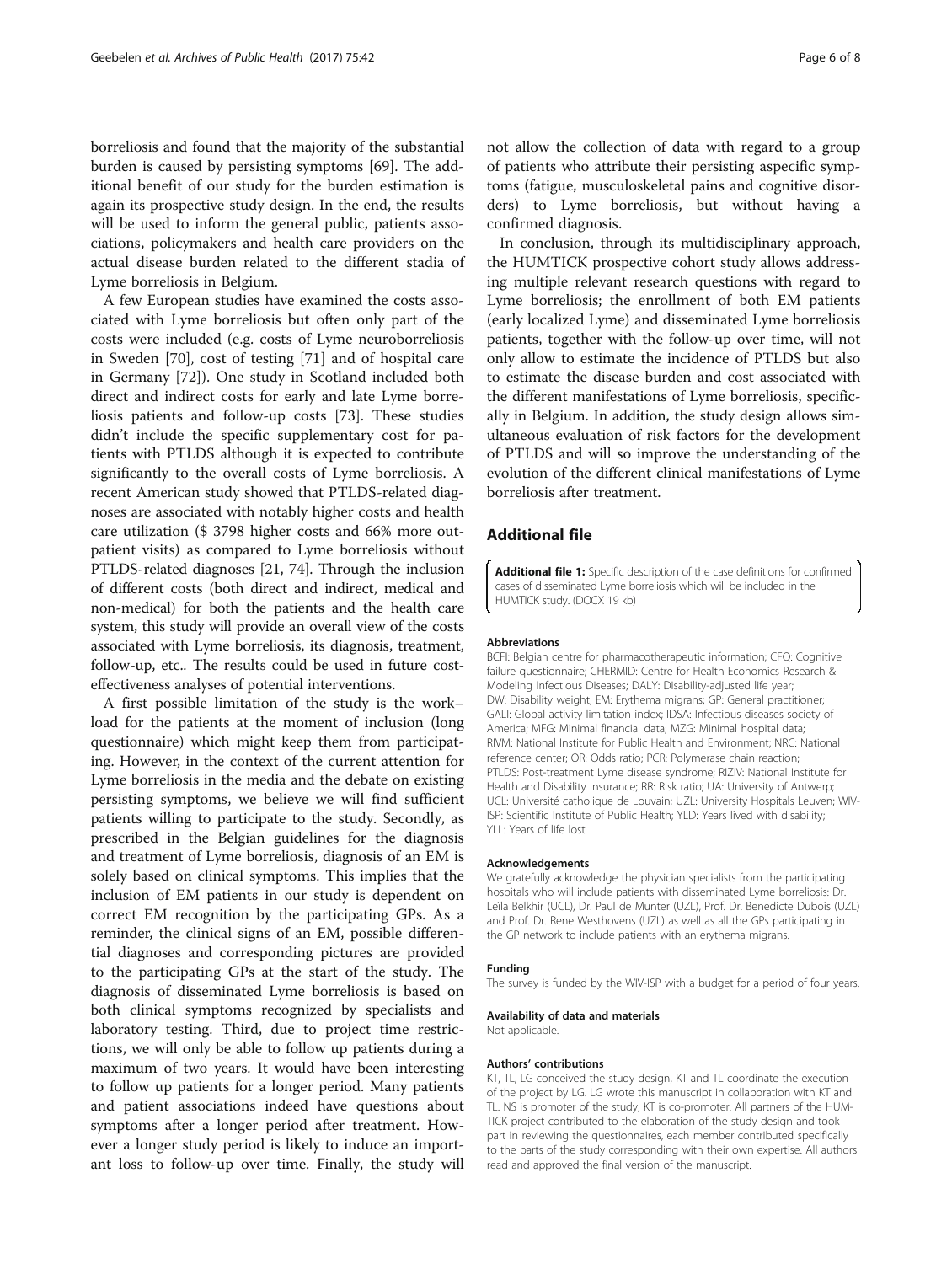#### <span id="page-6-0"></span>Competing interests

The authors declare that they have no competing interests.

#### Consent for publication

Not applicable.

#### Ethics approval and consent to participate

The study will be conducted in compliance with the principles of the Declaration of Helsinki (2008) and all of the applicable regulatory requirements. Ethical approvals were obtained from the "Comité d'Ethique Hospitalo-Facultaire Saint-Luc UCL" (ref.: 2016/13AVR/166) and the "Commissie Medische Ethiek UZ KU Leuven" (ref.: S59379/ B403201628482). Informed consent will be obtained from all study participants. The study has been approved by the Commission to Protect the Personal Privacy (Beraadslaging Nr. 16/038, reference: SCSZG/16/144).

#### Publisher's Note

Springer Nature remains neutral with regard to jurisdictional claims in published maps and institutional affiliations.

#### Author details

<sup>1</sup> Epidemiology of Infectious Diseases, Scientific Institute of Public Health (WIV-ISP), Rue Juliette Wytsmanstraat 14, 1050 Brussels, Belgium. <sup>2</sup>Laboratory of Medical Microbiology, Université Catholique de Louvain (UCL), Brussels, Belgium. <sup>3</sup>Department of Microbiology, University Hospitals Leuven, Leuven, Belgium. <sup>4</sup>Laboratory for Zoonoses and Environmental Microbiology, National Institute for Public Health and Environment (RIVM), Bilthoven, The Netherlands. <sup>5</sup>Viral Diseases, Scientific Institute of Public Health (WIV-ISP), Brussels, Belgium. <sup>6</sup>Centre for Health Economics Research & Modelling Infectious Diseases (CHERMID), Vaccine & Infectious Disease Institute, Faculty of Medicine & Health Sciences, University of Antwerp, Wilrijk, Belgium. <sup>7</sup>Institute of Health and Society (IRSS), Université catholique de Louvain, Brussels, Belgium.

### Received: 1 December 2016 Accepted: 5 June 2017 Published online: 07 August 2017

#### References

- Stanek G, Wormser GP, Gray J, Strle F. Lyme borreliosis. Lancet. 2012;379: 461–73.
- 2. Wormser GP, Dattwyler RJ, Shapiro ED, Halperin JJ, Steere AC, Klempner MS, et al. The clinical assessment, treatment, and prevention of lyme disease, human granulocytic anaplasmosis, and babesiosis: clinical practice guidelines by the Infectious Diseases Society of America. Clin Infect Dis. 2006;43:1089–134.
- 3. Hofhuis A, Herremans T, Notermans DW, Sprong H, Fonville M, van der Giessen JW, et al. A prospective study among patients presenting at the general practitioner with a tick bite or erythema migrans in The Netherlands. PLoS One. 2013;8:e64361.
- 4. Huegli D, Moret J, Rais O, Moosmann Y, Erard P, Malinverni R, et al. Prospective study on the incidence of infection by Borrelia burgdorferi sensu lato after a tick bite in a highly endemic area of Switzerland. Ticks Tick Borne Dis. 2011;2:129–36.
- 5. Wilhelmsson P, Fryland L, Lindblom P, Sjowall J, Ahlm C, Berglund J, et al. A prospective study on the incidence of Borrelia burgdorferi sensu lato infection after a tick bite in Sweden and on the Aland Islands, Finland (2008-2009). Ticks Tick Borne Dis. 2016;7:71–9.
- 6. Letrilliart L, Ragon B, Hanslik T, Flahault A. Lyme disease in France: a primary care-based prospective study. Epidemiol Infect. 2005;133:935–42.
- 7. Rizzoli A, Hauffe H, Carpi G, Vourc HG, Neteler M, Rosa R. Lyme borreliosis in Europe. Euro Surveill. 2011;16
- 8. Berglund J, Eitrem R, Ornstein K, Lindberg A, Ringer A, Elmrud H, et al. An epidemiologic study of Lyme disease in southern Sweden. N Engl J Med. 1995;333:1319–27.
- 9. Wilking H, Stark K. Trends in surveillance data of human Lyme borreliosis from six federal states in eastern Germany, 2009-2012. Ticks Tick Borne Dis. 2014;5:219–24.
- 10. Hofhuis A, Harms M. Bennema S, van den Wijngaard CC, van PW: physician reported incidence of early and late Lyme borreliosis. Parasit Vectors. 2015;8:161.
- 11. Vandenesch A, Turbelin C, Couturier E, Arena C, Jaulhac B, Ferquel E, et al. Incidence and hospitalisation rates of Lyme borreliosis, France, 2004 to 2012. Euro Surveill. 2014:19.
- 12. Stanek G, Fingerle V, Hunfeld KP, Jaulhac B, Kaiser R, Krause A, et al. Lyme borreliosis: clinical case definitions for diagnosis and management in Europe. Clin Microbiol Infect. 2011;17:69–79.
- 13. Aucott JN, Crowder LA, Kortte KB. Development of a foundation for a case definition of post-treatment Lyme disease syndrome. Int J Infect Dis. 2013; 17:e443–9.
- 14. Aucott JN, Rebman AW, Crowder LA, Kortte KB. Post-treatment Lyme disease syndrome symptomatology and the impact on life functioning: is there something here? Qual Life Res. 2013;22:75–84.
- 15. Aucott JN. Posttreatment Lyme disease syndrome. Infect Dis Clin N Am. 2015;29:309–23.
- 16. Koedel U, Fingerle V, Pfister HW. Lyme neuroborreliosis-epidemiology, diagnosis and management. Nat Rev Neurol. 2015;11:446–56.
- 17. Marques A. Chronic Lyme disease: a review. Infect Dis Clin N Am. 2008;  $22.341 - 60$
- 18. Wormser GP, Ramanathan R, Nowakowski J, McKenna D, Holmgren D, Visintainer P, et al. Duration of antibiotic therapy for early Lyme disease. A randomized, double-blind, placebo-controlled trial. Ann Intern Med. 2003; 138:697–704.
- 19. Cerar D, Cerar T, Ruzic-Sabljic E, Wormser GP, Strle F. Subjective symptoms after treatment of early Lyme disease. Am J Med. 2010;123:79–86.
- 20. Cairns V, Godwin J. Post-Lyme borreliosis syndrome: a meta-analysis of reported symptoms. Int J Epidemiol. 2005;34:1340–5.
- 21. Adrion ER, Aucott J, Lemke KW, Weiner JP. Health care costs, utilization and patterns of care following Lyme disease. PLoS One. 2015;10:e0116767.
- 22. Seltzer EG, Gerber MA, Cartter ML, Freudigman K, Shapiro ED. Long-term outcomes of persons with Lyme disease. JAMA. 2000;283:609–16.
- 23. Aucott JN, Soloski MJ, Rebman AW, Crowder LA, Lahey LJ, Wagner CA, et al. CCL19 as a Chemokine risk factor for post-treatment Lyme disease syndrome: a prospective clinical cohort study. Clin Vaccine Immunol. 2016;23:757–66.
- 24. Nowakowski J, Nadelman RB, Sell R, McKenna D, Cavaliere LF, Holmgren D, et al. Long-term follow-up of patients with culture-confirmed Lyme disease. Am J Med. 2003;115:91–6.
- 25. Eikeland R, Mygland A, Herlofson K, Ljostad U. Risk factors for a nonfavorable outcome after treated European neuroborreliosis. Acta Neurol Scand. 2013;127:154–60.
- 26. Krause PJ, Telford SR III, Spielman A, Sikand V, Ryan R, Christianson D, et al. Concurrent Lyme disease and babesiosis. Evidence for increased severity and duration of illness. JAMA. 1996;275:1657–60.
- 27. Cochez C, Heyman P, Heylen D, Fonville M, Hengeveld P, Takken W, et al. The presence of Borrelia miyamotoi, a relapsing fever Spirochaete, in questing Ixodes ricinus in Belgium and in The Netherlands. Zoonoses Public Health. 2015;62:331–3.
- 28. Jahfari S, Fonville M, Hengeveld P, Reusken C, Scholte EJ, Takken W, et al. Prevalence of Neoehrlichia mikurensis in ticks and rodents from north-west Europe. Parasit Vectors. 2012;5:74.
- 29. Claerebout E, Losson B, Cochez C, Casaert S, Dalemans AC, De CA, et al. Ticks and associated pathogens collected from dogs and cats in Belgium. Parasit Vectors. 2013;6:183.
- 30. Borgermans L, Goderis G, Vandevoorde J, Devroey D. Relevance of chronic lyme disease to family medicine as a complex multidimensional chronic disease construct: a systematic review. Int J Family Med. 2014;2014:138016.
- 31. Berghoff W. Chronic Lyme disease and co-infections: differential diagnosis. Open Neurol J. 2012;6:158–78.
- 32. Lantos PM, Wormser GP. Chronic coinfections in patients diagnosed with chronic lyme disease: a systematic review. Am J Med. 2014;127:1105–10.
- 33. Lantos PM. Chronic Lyme disease. Infect Dis Clin N Am. 2015;29:325–40.
- 34. Wang TJ, Liang MH, Sangha O, Phillips CB, Lew RA, Wright EA, et al. Coexposure to Borrelia burgdorferi and Babesia microti does not worsen the long-term outcome of lyme disease. Clin Infect Dis. 2000;31:1149–54.
- 35. Ramsey AH, Belongia EA, Gale CM, Davis JP. Outcomes of treated human granulocytic ehrlichiosis cases. Emerg Infect Dis. 2002;8:398–401.
- 36. Bleyenheuft C, Lernout T, Berger N, Rebolledo J, Leroy M, Robert A, et al. Epidemiological situation of Lyme borreliosis in Belgium, 2003 to 2012. Arch Public Health. 2015;73:33.
- 37. Vanthomme K, Bossuyt N, Boffin N, Van C. V: incidence and management of presumption of Lyme borreliosis in Belgium: recent data from the sentinel network of general practitioners. Eur J Clin Microbiol Infect Dis. 2012;31:2385–90.
- 38. Lantos PM. Chronic Lyme disease: the controversies and the science. Expert Rev Anti-Infect Ther. 2011;9:787–97.